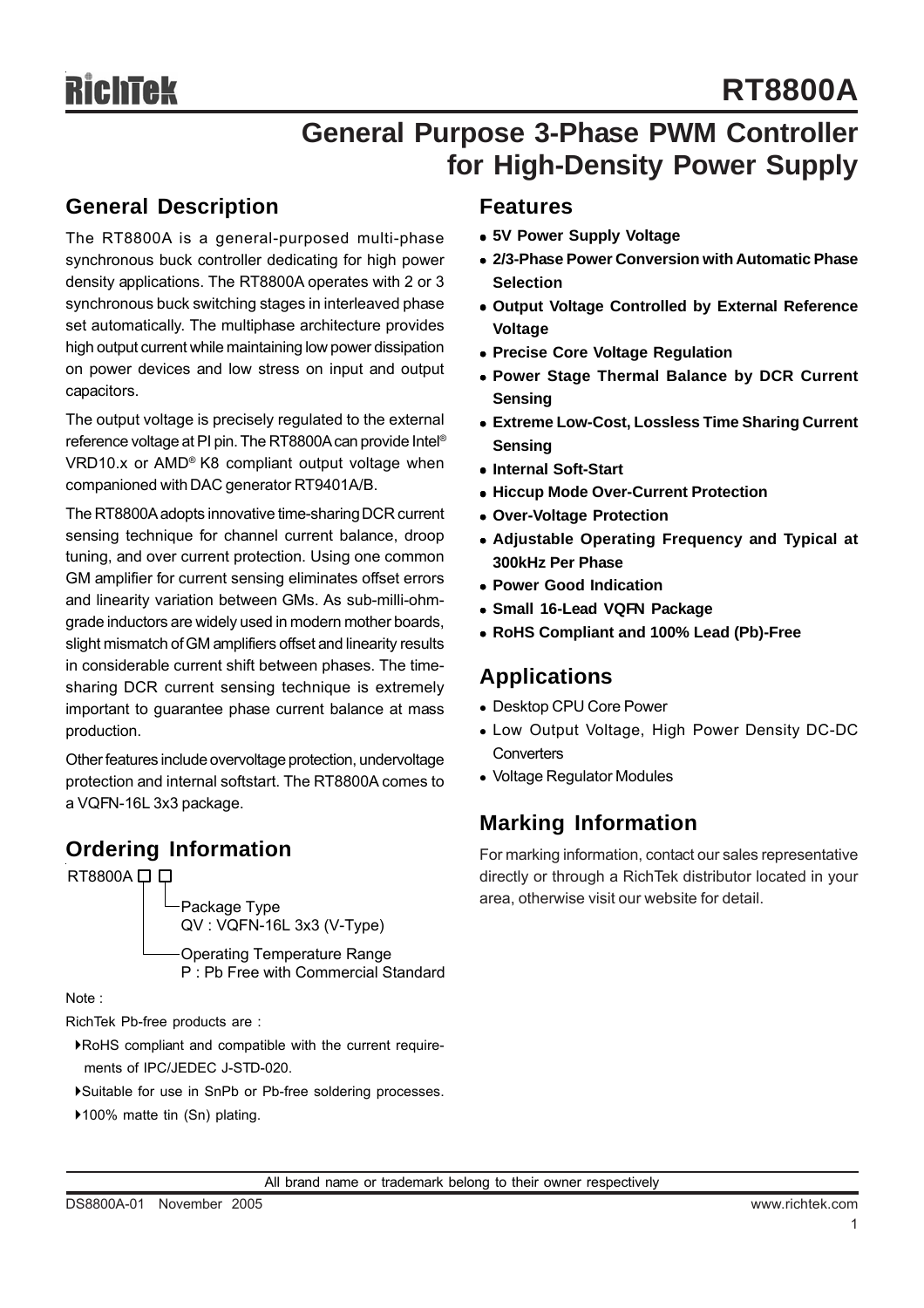## **Pin Configurations**



VQFN-16L 3x3

## **Functional Pin Description**

#### **IMAX (Pin 1)**

Over current protection setting.

#### **VID125 (Pin 2)**

Connect a resistor from this pin to GND can raise  $V_{\text{OUT}}$ .

#### **FB (Pin 3)**

The pin is defined as the inverting input of internal error amplifier.

#### **DVD (Pin 4)**

The pin is defined as a programmable power UVLO detection input. Trip threshold =  $0.8V$  at  $V<sub>DVD</sub>$  rising.

#### **COMP (Pin 5)**

The pin is defined as the output of the error amplifier and the input of all PWM comparators.

#### **PI (Pin 6)**

The pin is defined as the positive input of the error amplifier.

#### **RT (Pin 7)**

Switching frequency setting. Connect this pin to GND with a resistor to set the frequency.

#### **ICOMMON (Pin 8)**

Common negative input of current sense amplifiers for all three channels.

#### **PGOOD (Pin 9)**

Output power-good indication. The signal is implemented as an output signal with open-drain type.

#### **ISP1 , ISP2 , ISP3 (Pin 12, Pin 11, Pin 10)**

Current sense positive inputs for individual converter channel current sense.

#### **PWM1 , PWM2 , PWM3 (Pin 13, Pin 14, Pin 15)**

PWM outputs for each phase switching drive.

#### **VDD (Pin 16)**

Chip power supply. Connect this pin to a 5V supply.

#### **Exposed Pad**

Exposed pad should be soldered to PCB board and connected to GND.

2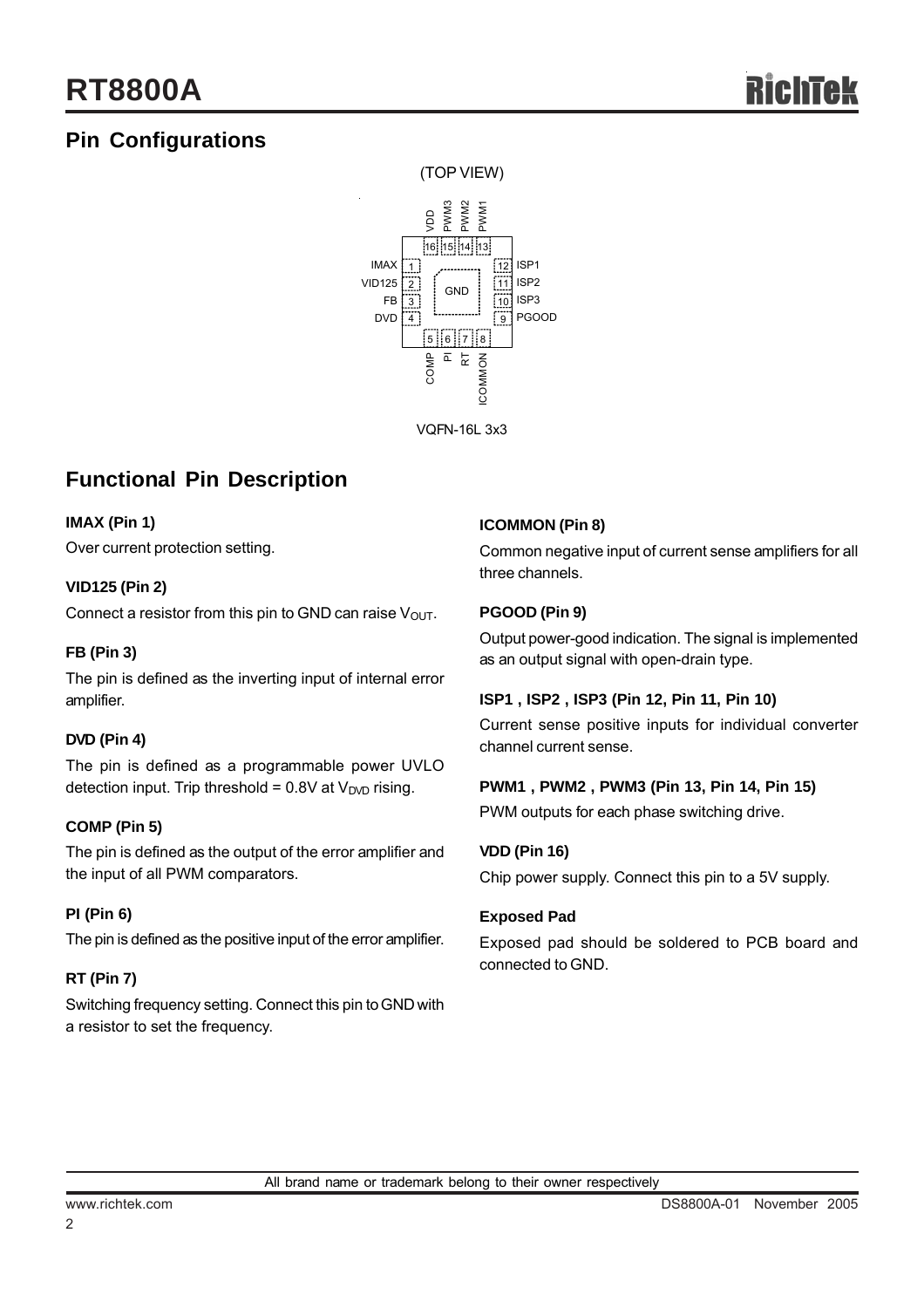## **Typical Application Circuit**

### **3-phase with RT9401A/B DAC generator**

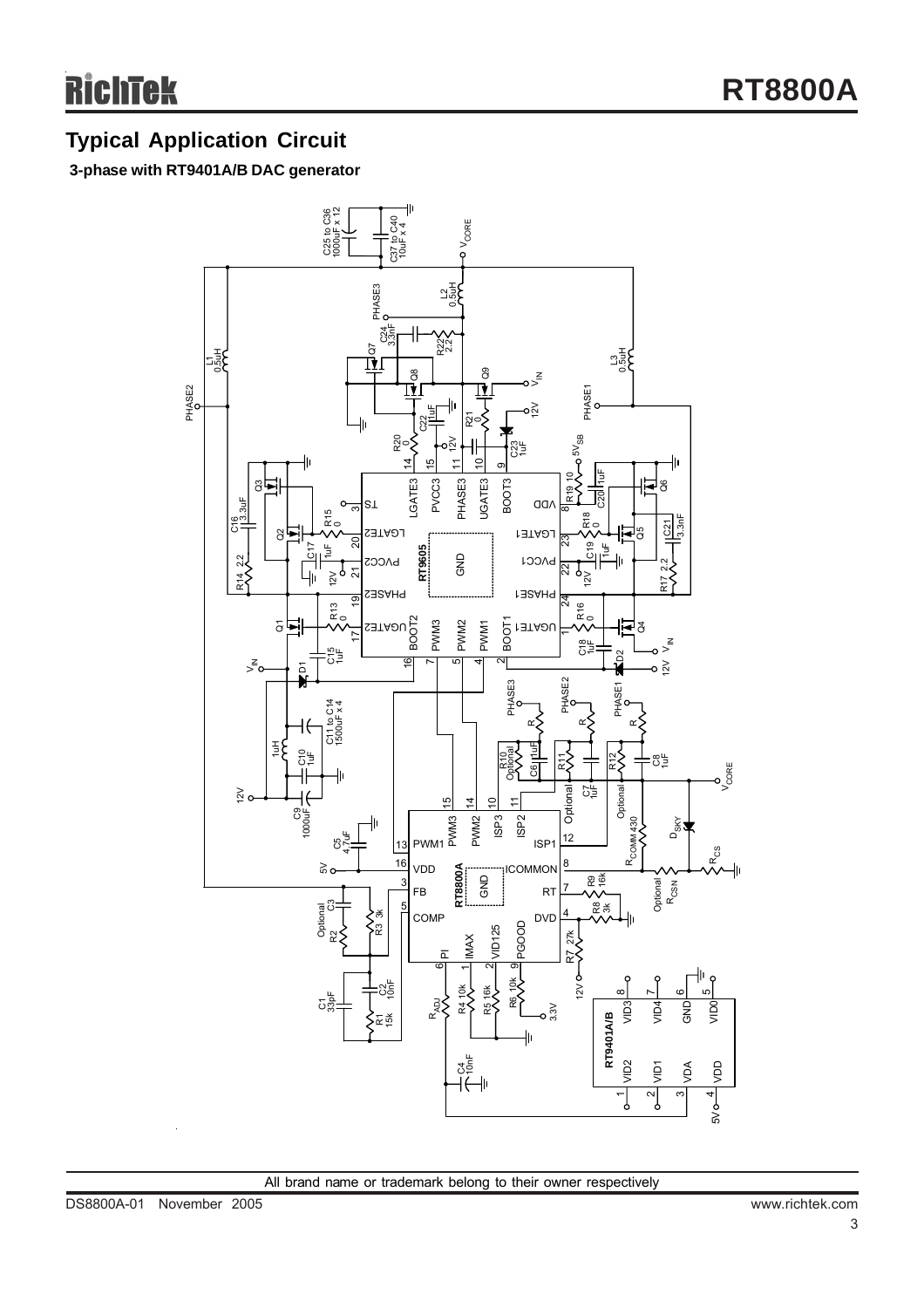## **Function Block Diagram**

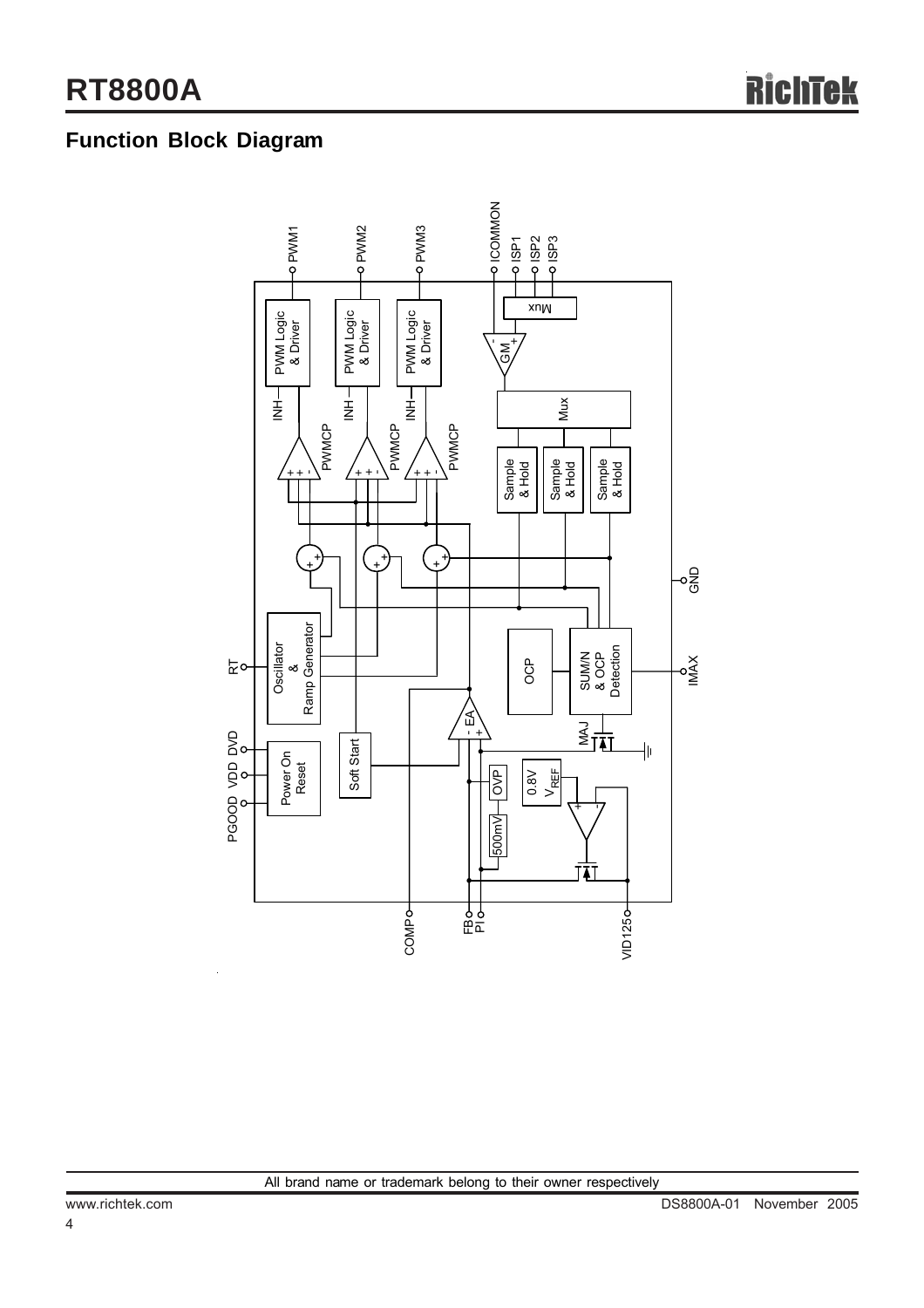## **Absolute Maximum Ratings** (Note 1)

## **Recommended Operating Conditions** (Note 3)

### **Electrical Characteristics**

( $V_{DD}$  = 5V, T<sub>A</sub> = 25°C, unless otherwise specified)

| <b>Parameter</b>                |                   | Symbol                    | <b>Test Conditions</b>         | Min  | <b>Typ</b> | <b>Max</b>                 | <b>Units</b> |  |
|---------------------------------|-------------------|---------------------------|--------------------------------|------|------------|----------------------------|--------------|--|
| V <sub>DD</sub> Supply Current  |                   |                           |                                |      |            |                            |              |  |
| Nominal Supply Current          |                   | <b>I</b> DD               | PWM 1,2,3 Open                 | $-$  | 5          |                            | mA           |  |
| <b>Power-On Reset</b>           |                   |                           |                                |      |            |                            |              |  |
|                                 | Rising            |                           |                                | 4.0  | 4.2        | 4.5                        | V            |  |
| V <sub>DD</sub> Threshold       | <b>Hysteresis</b> |                           |                                | 0.2  | 0.5        | --                         | $\vee$       |  |
| <b>DVD Rising Threshold</b>     |                   |                           |                                | 0.75 | 0.8        | 0.85                       | V            |  |
| <b>DVD Hysteresis</b>           |                   |                           |                                | $-$  | 65         | $\qquad \qquad \text{---}$ | mV           |  |
| <b>Oscillator</b>               |                   |                           |                                |      |            |                            |              |  |
| <b>Free Running Frequency</b>   |                   | f <sub>OSC</sub>          | $R_{\text{RT}}$ = 16k $\Omega$ | 170  | 200        | 230                        | kHz          |  |
| Frequency Adjustable Range      |                   | fosc_ADJ                  |                                | 50   | --         | 400                        | kHz          |  |
| Ramp Amplitude                  |                   | $\Delta V$ <sub>OSC</sub> | $R_{\text{RT}}$ = 16k $\Omega$ | --   | 1.7        | --                         | $\vee$       |  |
| Ramp Valley                     |                   | <b>V<sub>RV</sub></b>     |                                | --   | 1.0        | --                         | $\vee$       |  |
| Maximum On-Time of Each Channel |                   |                           |                                | 62   | 66         | 75                         | %            |  |
| RT Pin Voltage                  |                   | $V_{RT}$                  | $R_{\text{RT}}$ = 16k $\Omega$ | 0.77 | 0.82       | 0.87                       | $\vee$       |  |
| <b>Reference Voltage</b>        |                   |                           |                                |      |            |                            |              |  |
| <b>IMAX Reference Voltage</b>   |                   | <b>VIMAX</b>              | $R_{IMAX} = 16k\Omega$         | 0.75 | 0.8        | 0.85                       | $\vee$       |  |
| VID125 Reference Voltage        |                   | V <sub>VID125</sub>       | $R_{VID125} = 16k\Omega$       | 0.75 | 0.8        | 0.85                       | V            |  |

*To be continued*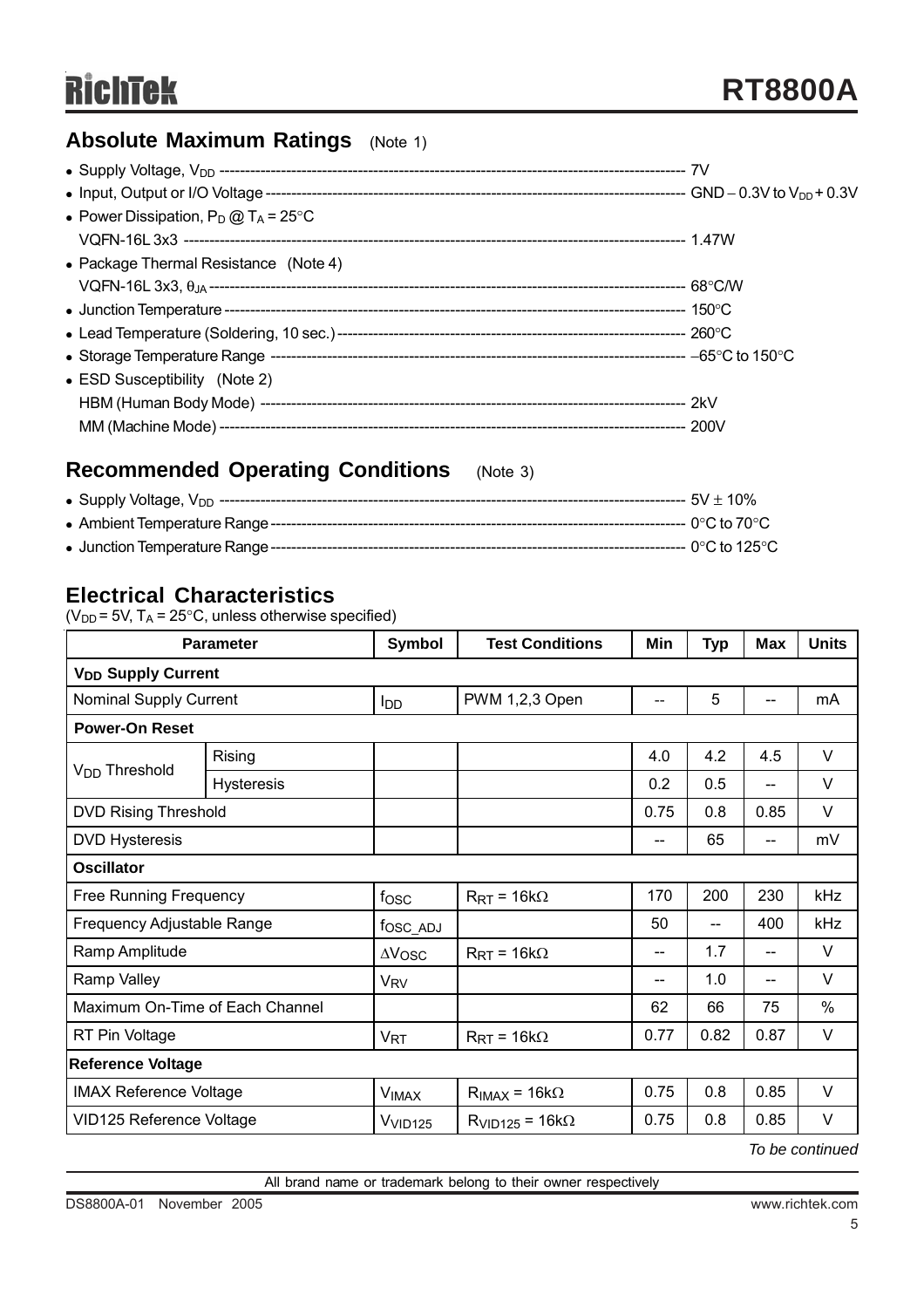## **RT8800A**

| <b>Parameter</b>                                      | Symbol                    | <b>Test Conditions</b>       | Min   | <b>Typ</b> | Max     | <b>Units</b> |  |  |
|-------------------------------------------------------|---------------------------|------------------------------|-------|------------|---------|--------------|--|--|
| <b>Error Amplifier</b>                                |                           |                              |       |            |         |              |  |  |
| DC Gain                                               |                           |                              | --    | 65         | $- -$   | dB           |  |  |
| Gain-Bandwidth Product                                | <b>GBW</b>                | $C_L = 10pF$                 | --    | 10         | --      | <b>MHz</b>   |  |  |
| <b>Slew Rate</b>                                      | <b>SR</b>                 | $C_L = 10pF$                 | $- -$ | 8          | --      | $V/\mu s$    |  |  |
| <b>Current Sense GM Amplifier</b>                     |                           |                              |       |            |         |              |  |  |
| Recommended Full Scale Source Current                 |                           | 100                          |       | --         | $\mu$ A |              |  |  |
| <b>Protection</b>                                     |                           |                              |       |            |         |              |  |  |
| Over-Voltage Trip ( $V_{FB} - V_{PI}$ )               |                           |                              |       | 500        | --      | mV           |  |  |
| <b>Power Good</b>                                     |                           |                              |       |            |         |              |  |  |
| <b>PGOOD Output Low Voltage</b><br>V <sub>PGOOD</sub> |                           | $I_{PGOOD} = 4mA$            | --    |            | 0.2     | V            |  |  |
| PGOOD Delay                                           | T <sub>PGOOD</sub> _Delay | $[90\% * V_{OUT}$ to PGOOD_H | 4     | --         | 8       | ms           |  |  |

**Note 1.** Stresses listed as the above "Absolute Maximum Ratings" may cause permanent damage to the device. These are for stress ratings. Functional operation of the device at these or any other conditions beyond those indicated in the operational sections of the specifications is not implied. Exposure to absolute maximum rating conditions for extended periods may remain possibility to affect device reliability.

- **Note 2.** Devices are ESD sensitive. Handling precaution recommended.
- **Note 3.** The device is not guaranteed to function outside its operating conditions.
- **Note 4.** θ<sub>JA</sub> is measured in the natural convection at T<sub>A</sub> = 25°C on a low effective thermal conductivity test board of JEDEC 51-3 thermal measurement standard.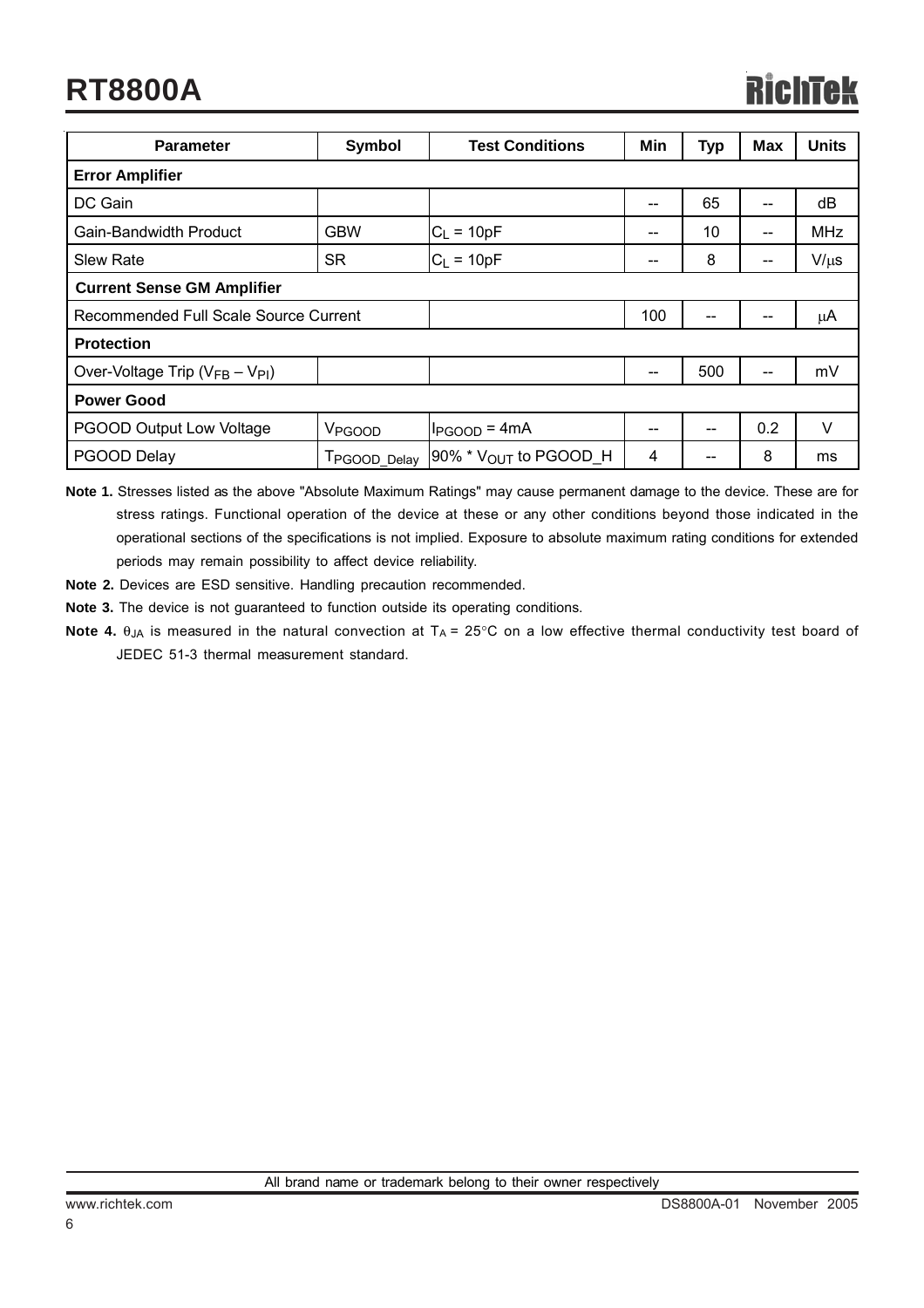## **Typical Operating Characteristics**



All brand name or trademark belong to their owner respectively

DS8800A-01 November 2005 www.richtek.com

 $R_{\text{RT}} = 16k\Omega$ 

GM3 GM2 GM1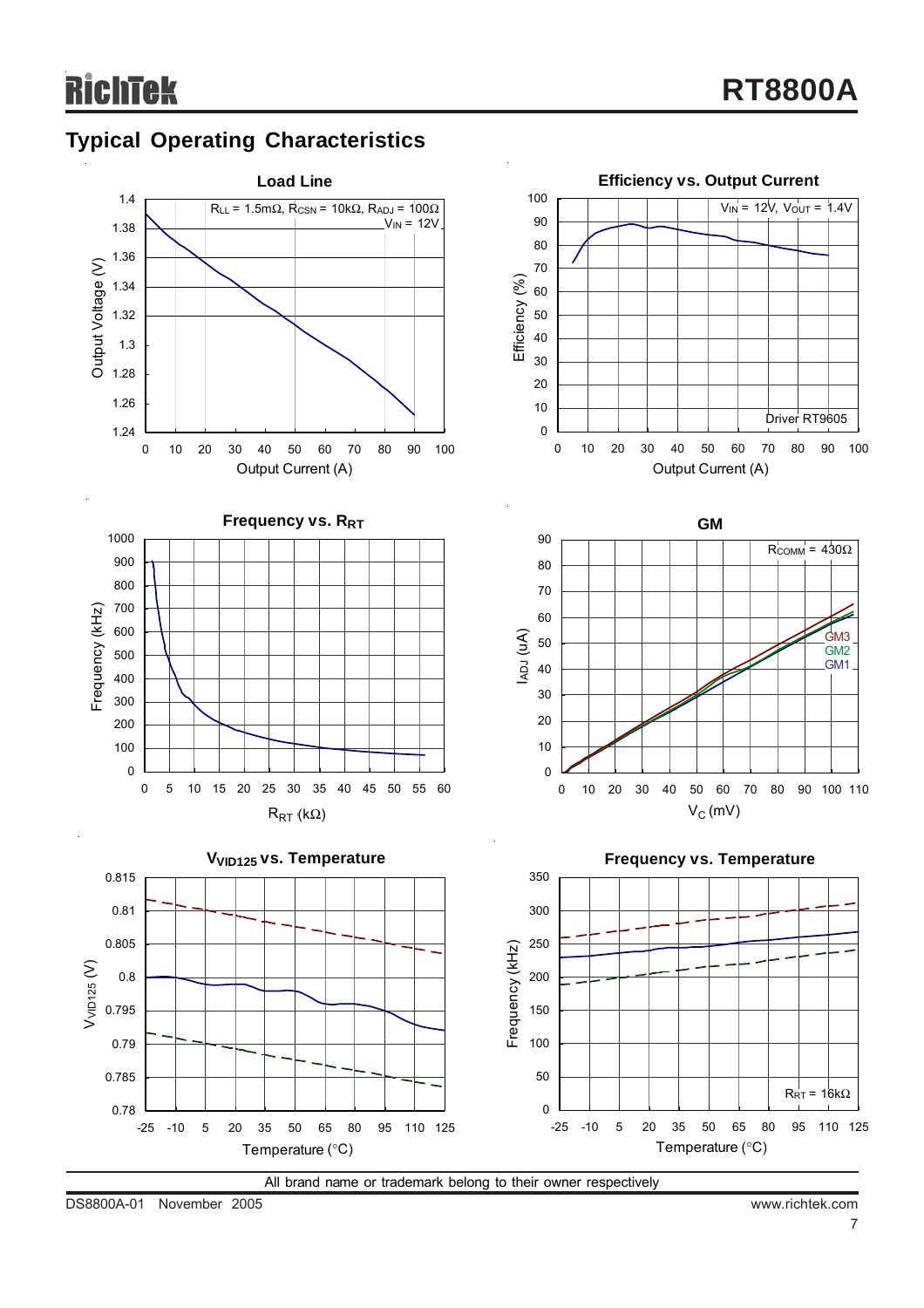







Time (2.5μs/Div)



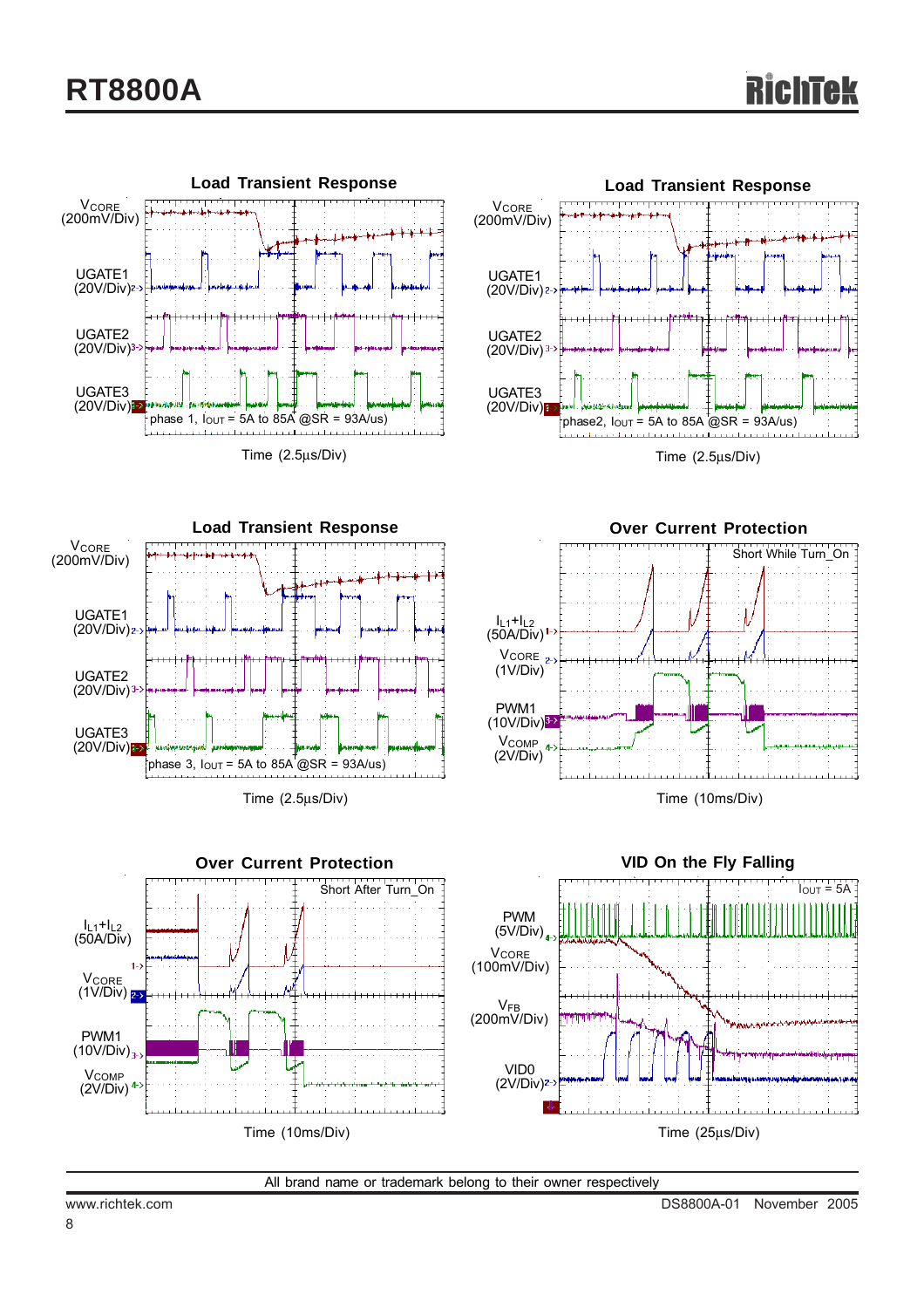# ek





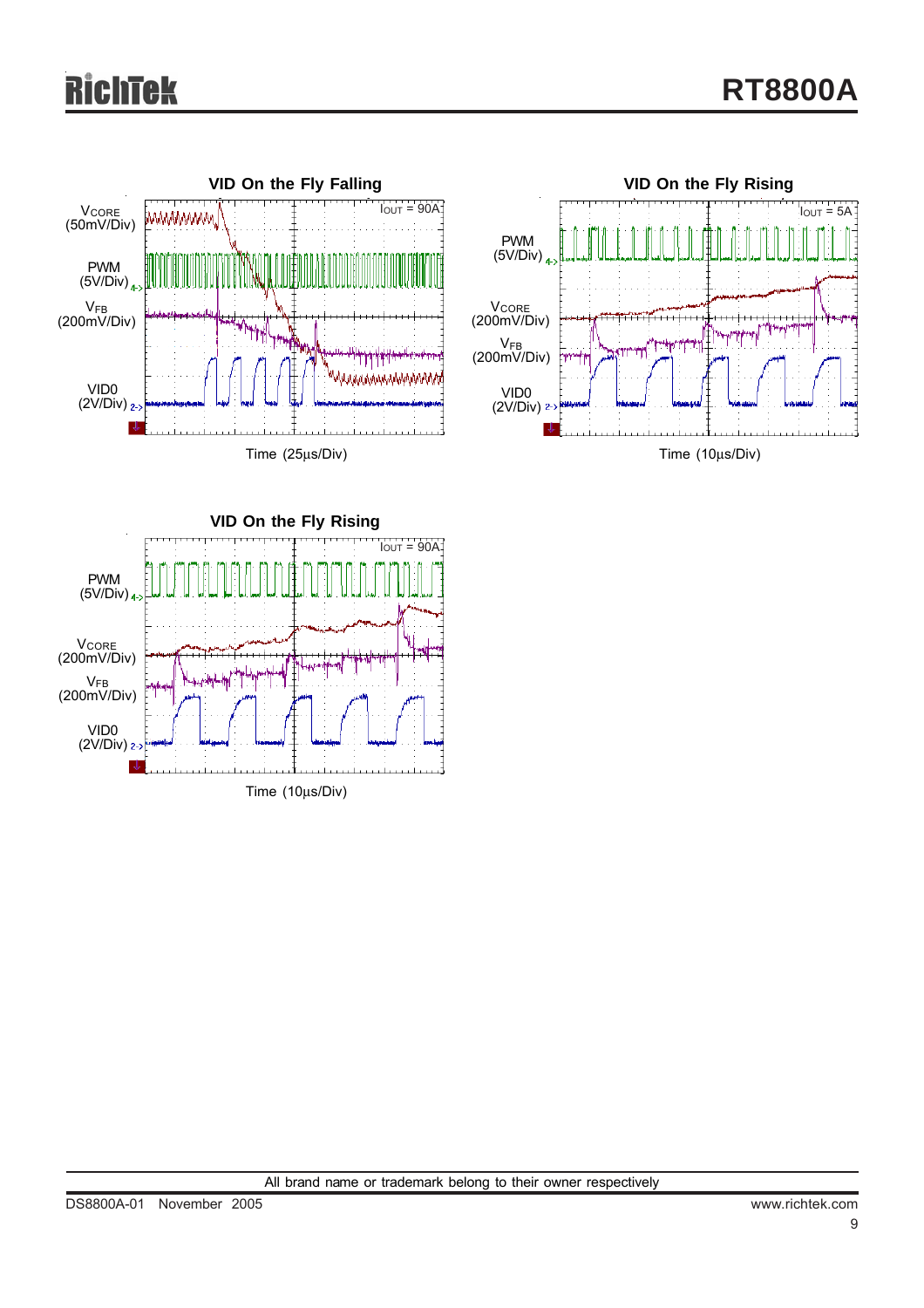## **Applications Information**

The RT8800A is a general-purposed multi-phase synchronous buck controller dedicating for high power density applications. The RT8800A operates with 2 or 3 synchronous buck switching stages in interleaved phase set automatically. The multiphase architecture provides high output current while maintaining low power dissipation on power devices and low stress on input and output capacitors.

#### **Initialization**

The RT8800A initiates after 2 pins are ready : VDD pin power on reset (POR) and DVD pin is higher than 1V. VDD POR is to make sure RT8800A is powered by a voltage high enough for normal work. The rising threshold voltage of VDD POR is 4.2V typically. At VDD POR, RT8800A checks PWM3 status to determine phase number of operation. Pull high PWM3 for two-phase operation. The unused current sense pins should be connected to GND or left floating.

DVD is to make sure that ATX12V is ready for the companion MOSFET drivers to work normally. Connect a voltage divider from ATX12V to DVD pin as shown in the Typical Application Circuit. Make sure that DVD pin voltage is below its threshold voltage before drivers are ready and above its threshold voltage for minimum ATX12V during normal operation. If one of VDD and DVD is not ready, RT8800A keeps its PWM outputs high impedance and the companion drivers turn off both upper and lower MOSFETs.

#### **Soft-Start**

After VDD and DVD are ready, RT8800A initiates its soft start cycle as shown in Figure 1. The error amplifier and PWM comparator are triple-input devices. The non-inverting input whichever is smaller dominates the behavior of the device. The soft start function generates SS and SSE for the non-inverting input of PWM comparator and error amplifier respectively where  $SSE = SS - V_{GS}$ . VGS is threshold voltage of internal MOSFET. The typical softstart duration is 3ms. The soft start can be sliced to several time frames with specific operation respectively.

#### 1) Mode 1 ( $SS < V_{RAMP}$  valley)

Initially the COMP stays in the positive saturation due to offset of the error amplifier. Since  $SS < V_{RAMP}$  valley, the PWM comparator keeps its output low and  $V_{OUT}$  is zero.

#### 2) Mode 2 (V<sub>RAMP\_Valley</sub> < SS < Cross-over)

Since VRAMP\_Valley < SS < Cross-over, SS dominates the non-inverting inputs of the PWM comparators. The PWM duty cycles increase according to the ramping up SS signal. The output voltage ramps up accordingly. However as  $V_{\text{OUT}}$  increases, the difference between  $V_{\text{OUT}}$  and SSE  $(SS - V_{GS})$  is reduced and COMP leaves the saturation and declines. The takeover of SS lasts until it meets the COMP. During this interval, since the feedback path is broken, the converter is operated in the open loop.

3) Mode3 (Cross-over <  $SS < V_{GS} + V_{Pl}$ )

When the  $V_{\text{COMP}}$  takes over the non-inverting input for PWM Amplifier and when SSE (SS -  $V_{GS}$ ) <  $V_{PI}$ , the output of the converter follows the ramp input, SSE (SS -  $V_{GS}$ ). Before the crossover, the output follows SS signal. And when  $V_{\text{COMP}}$  takes over SS, the output is expected to follow SSE (SS -  $V_{GS}$ ). Therefore the deviation of  $V_{GS}$  is represented as the falling of  $V_{\text{OUT}}$  for a short while. The COMP is observed to keep its decline when it passes the cross-over, which shortens the duty width and hence the falling of  $V_{\text{OUT}}$  happens. Since there is a feedback loop for the error amplifier, the output's response to the ramp input, SSE (SS -  $V_{GS}$ ) is lower than that in Mode 2.

4) Mode 4 (SS >  $V_{GS}$  +  $V_{PI}$ )

When  $SS > V_{GS} + V_{PI}$ , the output of the converter follows the desired  $V_{PI}$  signal and the soft start completes. However, the SS keeps ramping up to 3.3V and stays there. The PGOOD pin trips to high impedance as SS reaches 3.3V.



Figure 1. Soft Start Block Diagram.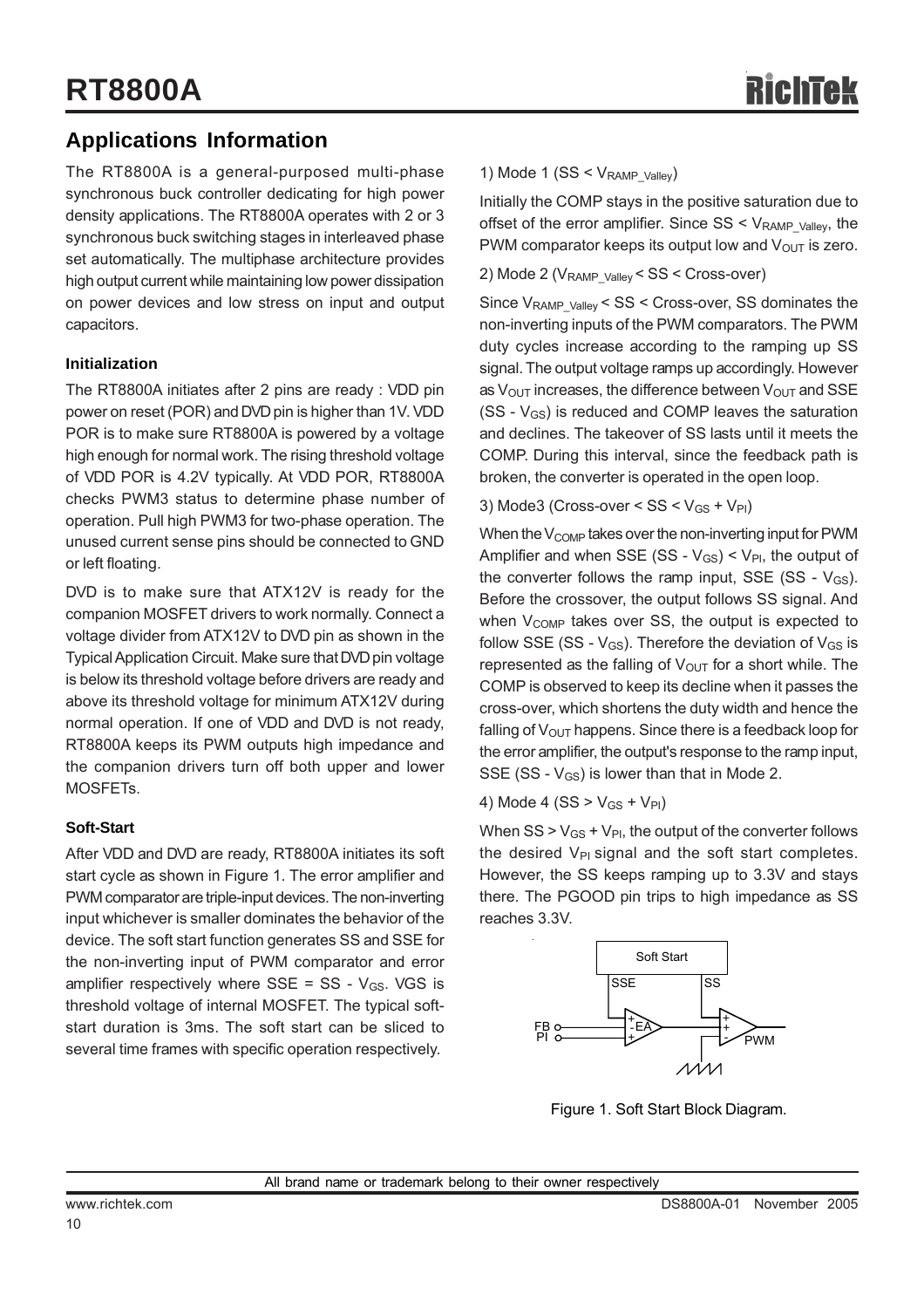

#### **Time-Sharing DCR Current Sensing**

RT8800A adopts an innovative time-sharing DCR current sensing technique to sense the phase currents for phase current balance (phase thermal balance), over current protection and load line regulation as shown in Figure 3. The current sensing amplifier GM samples and holds voltages  $V_X$  across the current sensing capacitor  $C_X$  by turns in a switching cycle. According to the Basic Circuit Theory, if

$$
\frac{L_X}{R_{LX}} = R_X \times C_X \text{ then } V_X = I_{LX} \times R_{LX}
$$

Consequently, the sensing current  $I_X$  is proportional to inductor current  $I_{LX}$  and is expressed as

$$
I_X = \frac{I_{LX} \times R_{LX}}{R_{COMM}}
$$

The sensed current  $I_X$  is used for current balance, over current protection, and droop tuning as described as followed. Since all phases share one common GM, GM offset and linearity variation effect are eliminated in practical applications. As sub-milli-ohmgrade inductors are widely used in modern motherboards, slight mismatch of GM amplifiers offset and linearity results in considerable current shift between phases. The time sharing DCR current sensing technical is extremely important to guarantee phase current balance at mass production.





Figure 4 and 5 show the linearity of GM amplifier and its test circuit respectively. A voltage source is applied to ISPx while other ISPx pins are short to  $V_{\text{OUT}}$ . The voltage  $V_{ADJ}$  across resistor  $R_{ADJ}$  is measured. It is observed from Figure 5 shows that all ISPx share the same transconductance linearity and voltage offset.



Figure 4. The Linearity of GMx

## **RT8800A**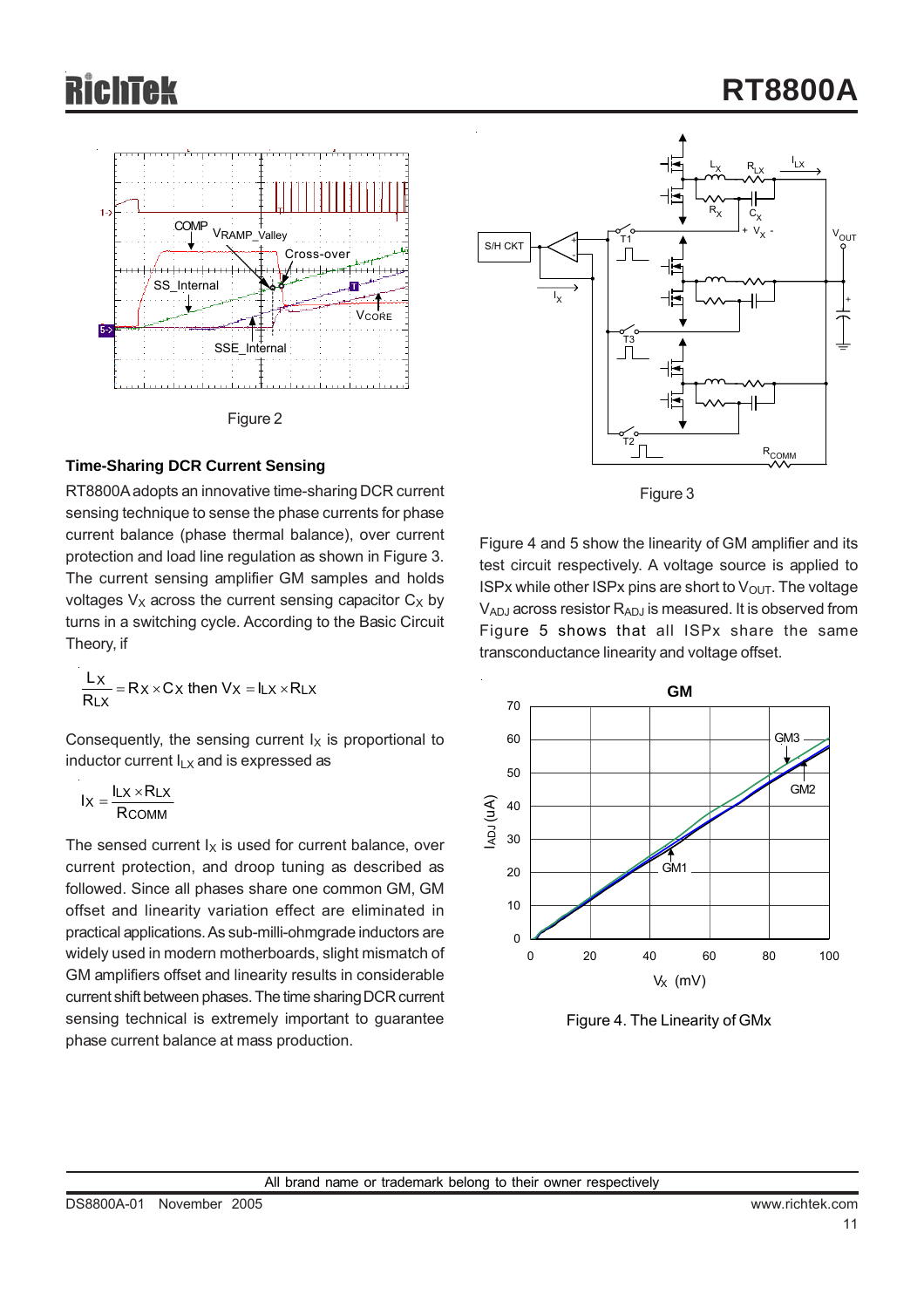## **RT8800A**



Figure 5. Test Circuit of GM.

#### **Phase Current Balance**

The sampled and held phase current  $I_X$  are injected to the corresponding saw tooth waveforms of PWM comparators. If phase current  $I_X$  is larger than other phase currents, its saw tooth waveform will be lift higher than the others. The RT8800A reduces the duty cycle of corresponding phase to decrease the phase current accordingly, vice versa.

#### **Over Current Protection**

RT8800A uses an external resistor  $R_{IMAX}$  connected to IMAX pin to generate a reference current  $I_{IMAX}$  for over current protection:

$$
I_{IMAX} = \frac{V_{IMAX}}{R_{IMAX}}
$$

where V<sub>IMAX</sub> is 0.8V typical. OCP comparator compares each sensed phase current  $I_X$  with this reference current as shown in Figure 6. Equivalently, the maximum phase current is calculated as :

$$
I_{LX(MAX)} = \frac{3}{2} \frac{V_{IMAX}}{R_{IMAX}} \frac{R_{COMM}}{R_{LX}}
$$



Figure 6. Over Current Comparator.

The RT8800A uses hiccup mode to eliminate nuisance detection of OCP or reduce output current when output is shorted to ground as shown in Figure 7 and 8. The RT8800A shuts down and latches off after 3 time OCP hiccups. It can only restart by resetting one of VDD or DVD pin.



Figure 7. The Over Current Protection in the interval



Figure 8. Over Current Protection at steady state

### **Voltage Reference for Converter Output & Load Droop**

The output voltage is sensed at FB pin. The RT8800A receives an external reference voltage at PI pin as the non-inverting of the error amplifier and precisely regulates the FB voltage to this reference voltage. The RT8800A can provide Intel® VRD10.x or AMD® K8 compliant output voltage when companioned with DAC generator RT9401A/B as shown in Figure 9. The RT9401A/B receives VID[0:4] and produces DAC\_OUT that complies with VRD10.x or K8 VID table. The DAC\_OUT is fed to PI pin through a resistor  $R_{ADJ}$  as the reference voltage of the error amplifiers. The VID125 provides a 12.5mV offset for full compliance of VRD10.x table.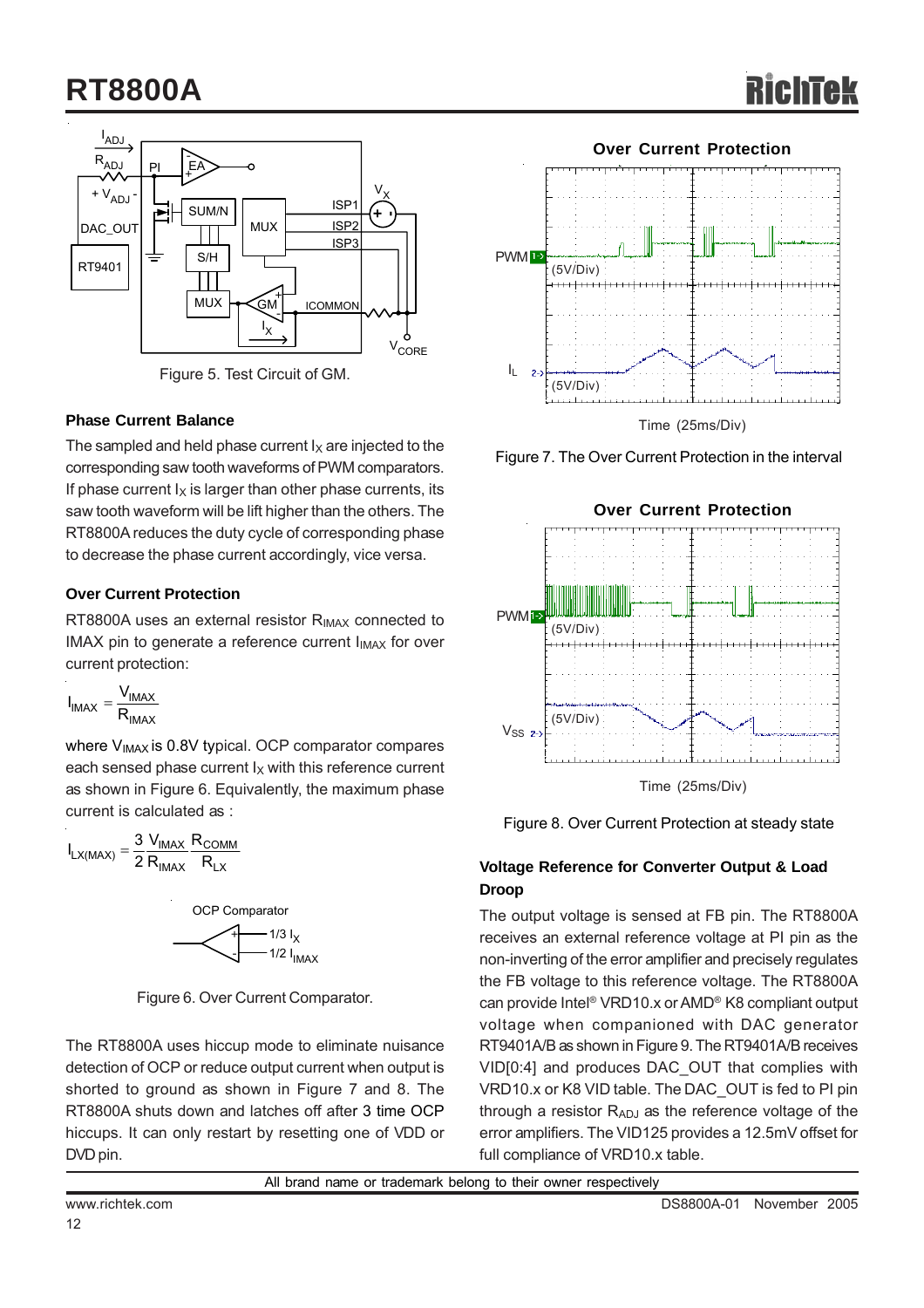



The sampled and held phase current  $I_X$  are summed to get sum( $I_X$ ). RT8800A then sinks a current that is 1/3 sum( $I_X$ ) and produces a droop voltage that is proportional to the average phase voltage.

 $V_{ADJ}$  = 1/3 sum( $I_X$ ) x  $R_{ADJ}$ 

VADJ is then subtracted form DAC generator output as the real reference voltage at non-inverting input of the error amplifier. Consequently, load line slope is calculated as:

COMM adj ^ nlx CORE CORE 3 x R  $R_{AD,I}$  x  $R$  $\textsf{Load Line} = \frac{\Delta \textsf{V}_{\textsf{CORE}}}{\Delta \textsf{I}_{\textsf{CORE}}} = -$ 

#### **Dead Zone Elimination and Output Voltage Offset Function**

RT8800A samples and holds inductor valley current by time-sharing sourcing a current  $I_X$  to  $R_{\text{COMM}}$ . At light load condition the inductor valley current and consequently the voltage  $V_X$  across the sensing capacitor may be negative. A negative  $I_X$  is required to correctly sense the negative voltage. However, the RT8800A **CANNOT** provide a negative  $I_X$  and consequently cannot sense negative inductor current. This results in dead zone of load line performance as shown in Figure 10. Therefore a technique as shown in Figure 11 is required to eliminate the dead zone of load line at light load condition.





Figure 11

Referring to Figure 11, the Schottky diode provides a constant voltage drop  $V_F$  with enough bias current.  $I_X$  is expressed as:

$$
I_X = \frac{V_F + I_{LX\_Valley} \times R_{LX}}{R_{CSN}} + \frac{I_{LX\_Valley} \times R_{LX}}{R_{COMM}}
$$
(1)

To make sure RT8800A could sense the inductor current, right hand side of Equation (1) should always be positive:

$$
\frac{V_F + I_{LX\_Valley} \times R_{LX}}{R_{CSN}} + \frac{I_{LX\_Valley} \times R_{LX}}{R_{COMM}} \ge 0
$$
 (2)

Since  $V_F$  >> ( $I_{LX}$  <sub>Valley</sub> x R<sub>LX</sub>) in practical application, Equation (2) could be simplified as:

$$
\frac{V_F}{R_{CSN}} \ge \left| \frac{I_{LX\_Valley} \times R_{LX}}{R_{COMM}} \right|
$$
 (3)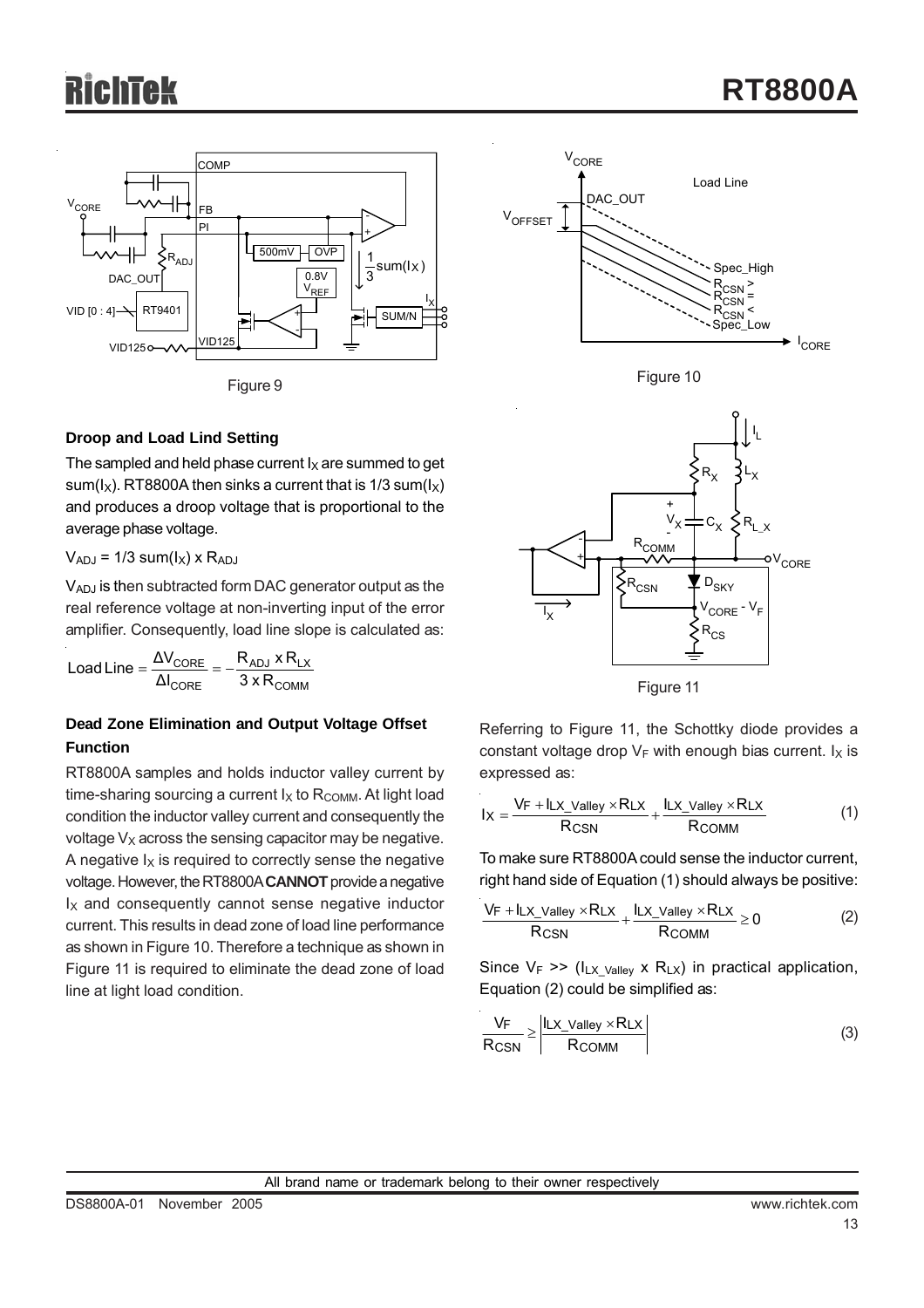## **RT8800A**

Rewriting Equation (3), we get

$$
\left| \frac{V_F \times R_{\text{COMM}}}{I_{\text{LX\_Valley}} \times R_{\text{LX}}} \right| \geq R_{\text{CSN}} \tag{4}
$$

The technique mentioned above also provides output voltage offset function specified by Intel ® VRD10.x. The offset voltage level is calculated as:

$$
V_{OFFSET} = \frac{R_{ADJ}}{R_{CSN}} V_F
$$

Enough bias current is required for a Schottky to act like a voltage source. Users should choose the appropriate R<sub>CS</sub> based on the IV characteristic of the diode (Figure 12)





According to Figure 12, the forward voltage of diode will be different results from the different conduction current. So when the characteristic of diode in the circuit you design is in zone 1, this will result in Spec. mis-met. It is because when the  $V_{\text{CORE}}$  is changed during DVID, the node  $V_{\text{CORE}}$  -  $V_F$  is also changed to produce the differential conduction current of diode ΔI and the ΔI will result in producing the differential forward voltage of diode ΔVF Referring to Equation (1). The  $\Delta V_F$  would get  $\Delta I_X$ . Then the V<sub>CORE</sub> must be subtracted the extra voltage V<sub>(EXT)</sub>( $\Delta$ l<sub>X</sub>  $x R_{ADJ}$ ) during DVID. So you will get the  $\Delta V_{CORE} = V_{(MAX)}$ -  $V_{(MIN)}$  -  $V_{(EXT)}$  during DVID tests. In order to reduce the effect results from diode. The better choice is to decrease the Rcs to increase the conduction current of diode I to get better V characteristic of diode in Zone 2.

#### **Over Voltage Protection (OVP)**

The RT8800A continuously monitors voltage at FB pin. OVP is triggered if FB voltage is 500mV higher than the voltage at PI pin. RT8800A latches off and turns on lower MOSFET to protect the load from damage upon on OVP trip. It can only be reset by DVD and VDD pins.

#### **Current Ratio Setting**

Current ratio adjustment is possible as described below. It is important for achieving thermal balance in practical application where thermal conditions between phases are not identical. Figure 13 shows the application circuit of GM for current ratio requirement. According to Basic Circuit Theory, if

$$
\frac{L_X}{R_{LX}} = (R_{SX}//R_{PX}) \times C_X \text{ then}
$$

$$
V_X = \frac{R_{PX}}{R_{SX} + R_{PX}} \times I_{LX} \times R_{LX}
$$

With other phase kept unchanged, this phase would share  $(R_{PX}+R_{SX})/R_{PX}$  times current than other phases. Figure 14 and 15 show different current ratio setting for the power stage when Phase 3 is programmed 2 times current than other phases. Figure 16 and 17 compare the above current ratio setting results.



Figure 13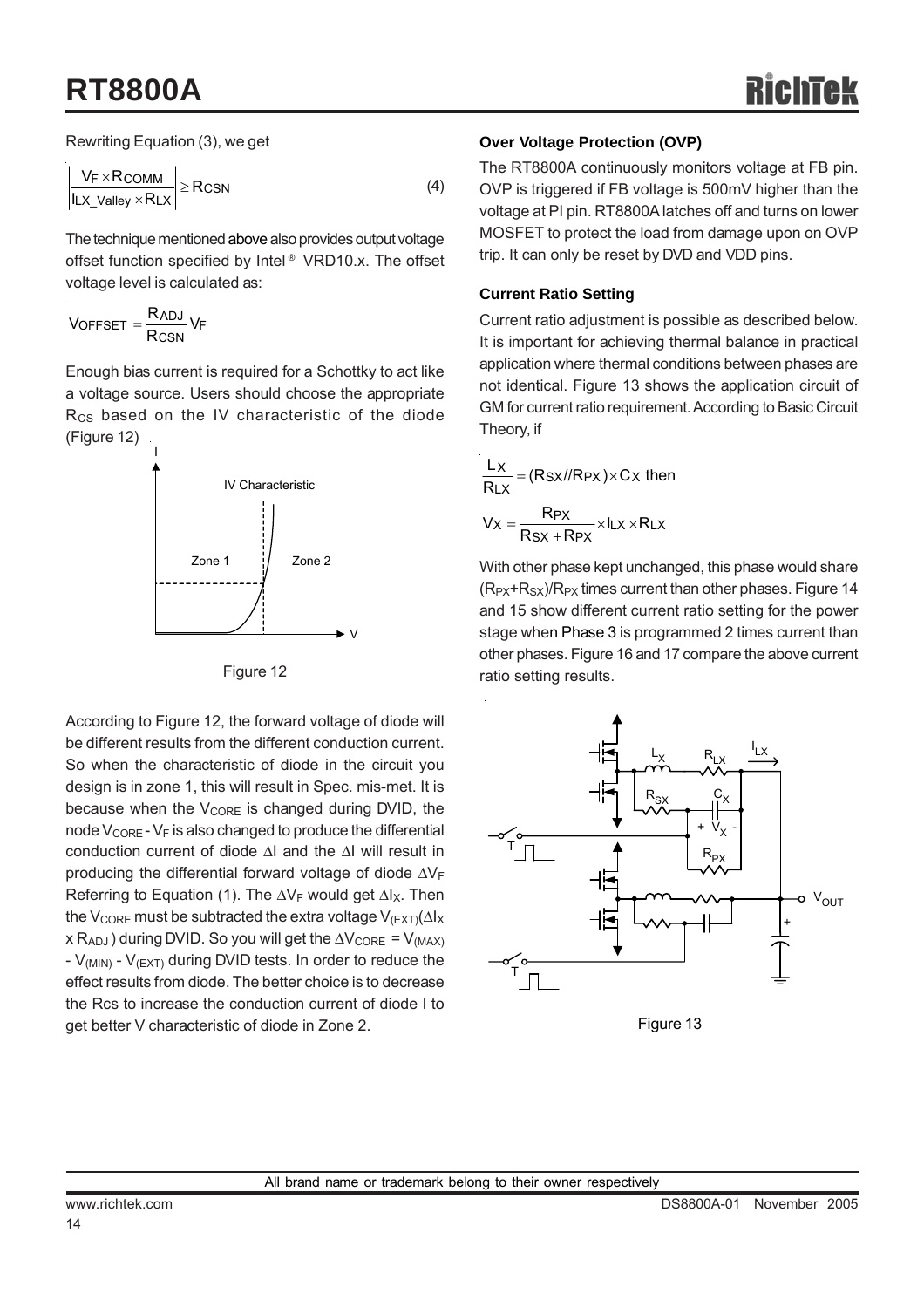# **Tek**



Figure 13. GM4 Setting for current ratio function.



Figure 14. GM1 to GM3 Setting for current ratio function.



Figure 15



Figure 16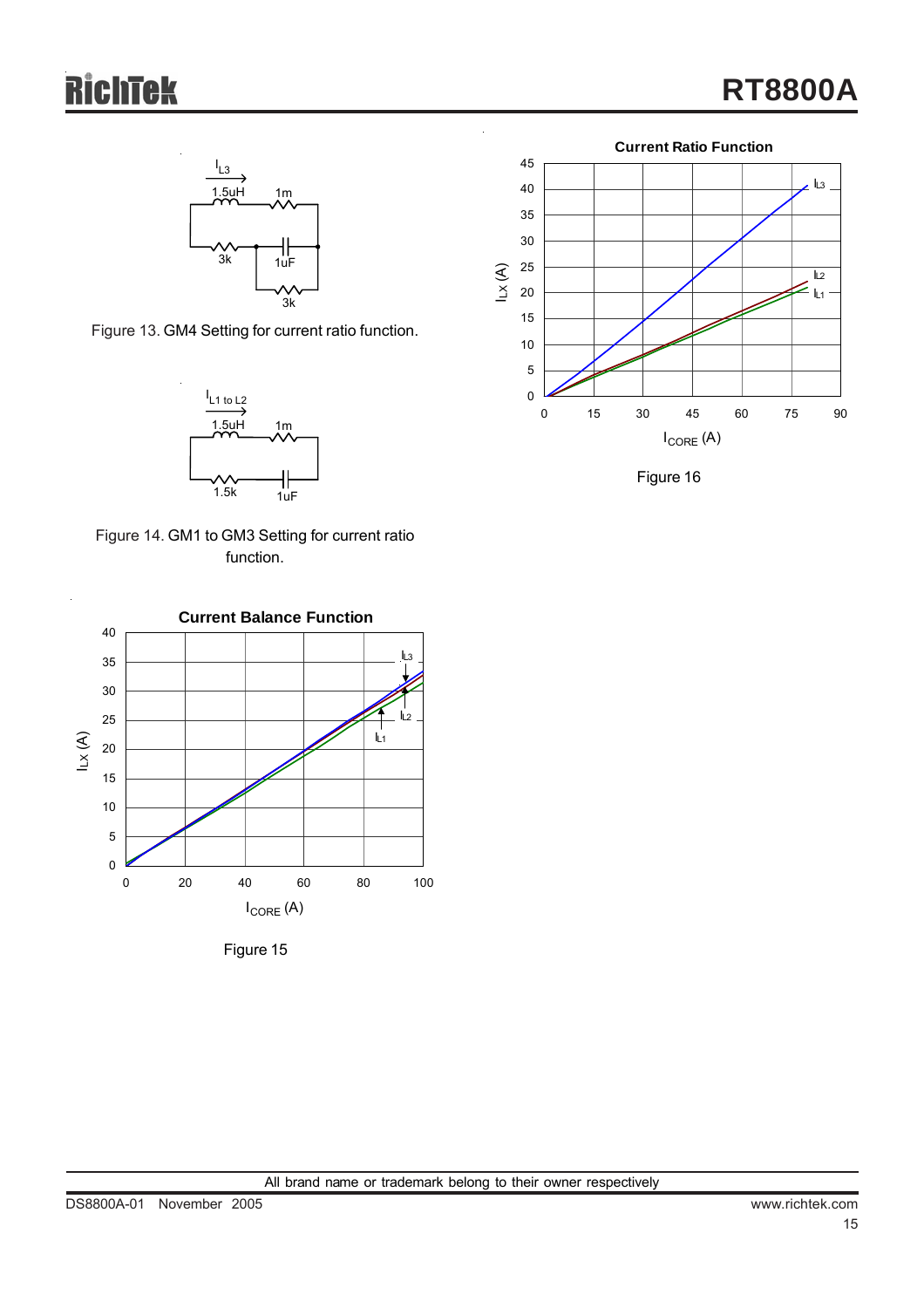## **RT8800A**

#### **Design Procedure Suggestion**

- a.Output filter pole and zero (Inductor, output capacitor value & ESR).
- b.Error amplifier compensation & sawtooth wave amplitude (compensation network).

#### **Current Loop Setting**

- a.GM amplifier S/H current (current sense component DCR, ICOMMON pin external resistor value).
- b. Over-current protection trip point (R<sub>ICOMMON1</sub> resistor).

#### **VRM Load Line Setting**

a.Droop amplitude (PI pin resistor).

b.No load offset (R<sub>ICOMMON2</sub>)

#### **Power Sequence & SS**

DVD pin external resistor and SS pin capacitor.

#### **PCB Layout**

a.Sense for current sense GM amplifier input.

b.Refer to layout guide for other items.

#### **Voltage Loop Setting**

#### **Design Example**

#### **Given:**

Apply for four phase converter

- $V_{IN}$  = 12V
- $V_{\text{CORE}} = 1.5V$

 $I_{LOAD(MAX)} = 100A$ 

V<sub>DROOP</sub> = 100mV at full load (1mΩ Load Line)

OCP trip point set at 35A for each channel (S/H)

DCR = 1m $\Omega$  of inductor at 25°C

 $L = 1.5$ μH

 $C<sub>OUT</sub> = 8000<sub>μ</sub>F with 5<sub>m</sub>Ω equivalent ESR.$ 

#### **1. Compensation Setting**

a. Modulator Gain, Pole and Zero:

From the following formula:

Modulator Gain =  $V_{IN}/V_{RAMP}$  = 12/2.4=5 (i.e 14dB)

where  $V_{\text{RAMP}}$ : ramp amplitude of saw-tooth wave

ESR Zero =3.98kHz

b. EA Compensation Network:

Select R1 = 4.7k, R2 = 15k, C1 = 12nF, C2 = 68pF and use the Type 2 compensation scheme shown in Figure 21. By calculation, the  $F_Z = 0.88kHz$ ,  $F_P$  = 322kHz and Middle Band Gain is 3.19 (i.e 10.07dB).



Figure 17. Type 2 compensation network of EA

#### **2. Over-Current Protection Setting**

Consider the temperature coefficient of copper 3900ppm/°C,

 $\frac{1.001132}{330\Omega} = 150 \mu \text{A}$  $\frac{I_L \times 1.39 \text{m}\Omega}{330 \Omega} = 150 \mu$  $\frac{12 \times 60 \times 1}{R_{\text{ICOMMON1}}}$  = 150  $\mu$ A lլ ×DCR ICOMMON1  $\frac{L \times DCR}{L} = 150 \mu$ 

 $I_L = 35.6A$ 

All brand name or trademark belong to their owner respectively

16

LC Filter Pole = 1.45kHz and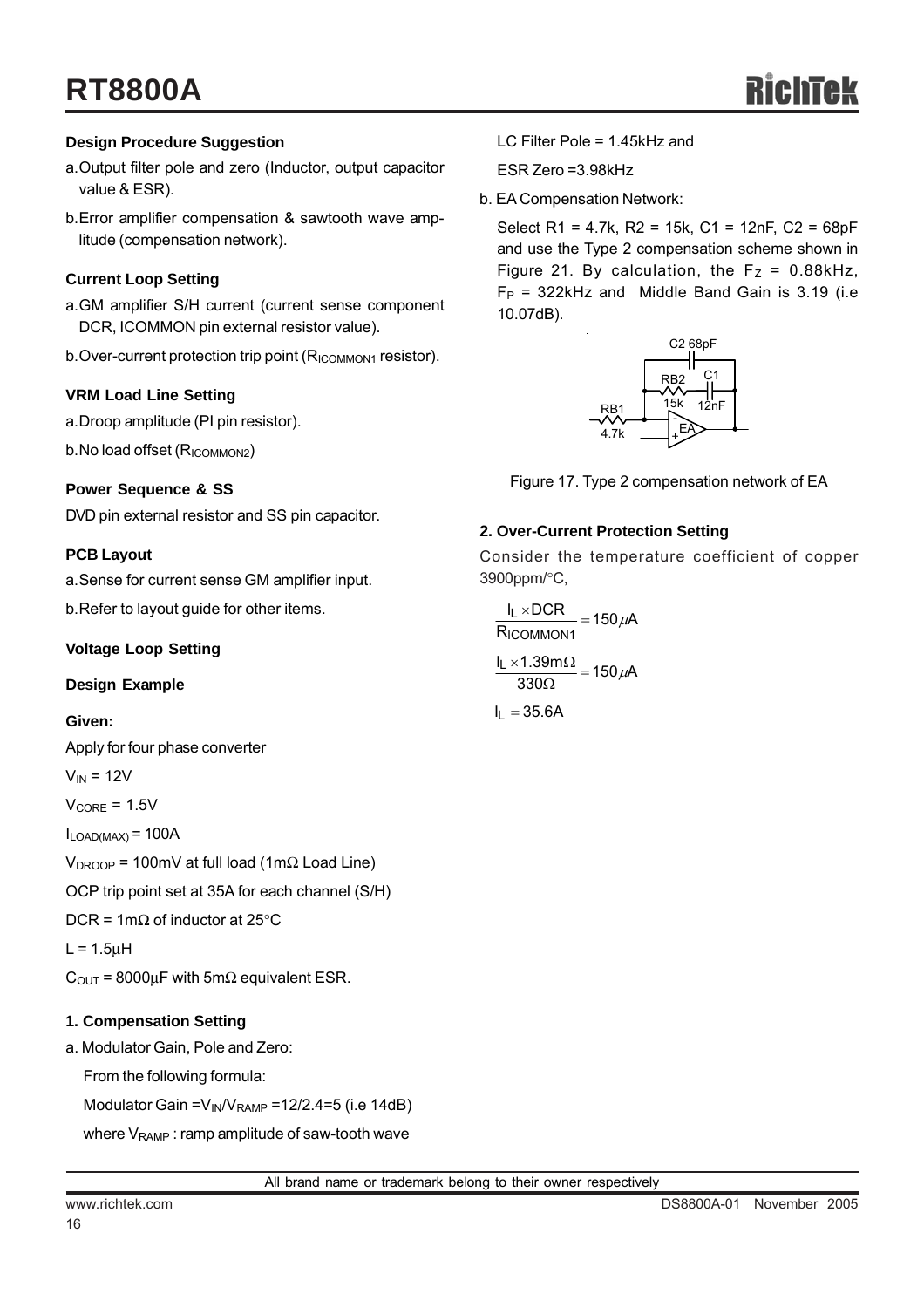## **Layout Guide**

Place the high-power switching components first, and separate them from sensitive nodes.

1. Most critical path:

The current sense circuit is the most sensitive part of the converter. The current sense resistors tied to ISP1,2,3 and ICOMMON should be located not more than 0.5 inch from the IC and away from the noise switching nodes. The PCB trace of sense nodes should be parallel and as short as possible. R&C filter of choke should place close to PWM and the R & C connect directly to the pin of each output choke, use 10 mil differencial pair, and 20 mil gap to other phase pair. Less via as possible.

- 2. Switching ripple current path:
	- a. Input capacitor to high side MOSFET.
	- b. Low side MOSFET to output capacitor.
	- c. The return path of input and output capacitor.
	- d. Separate the power and signal GND.
	- e. The switching nodes (the connection node of high/low side MOSFET and inductor) is the most noisy points.Keep them away from sensitive small-signal node.
	- f . Reduce parasitic R, L by minimum length, enough copper thickness and avoiding of via.
- 3. MOSFET driver should be closed to MOSFET.



Figure 18. Power Stage Ripple Current Path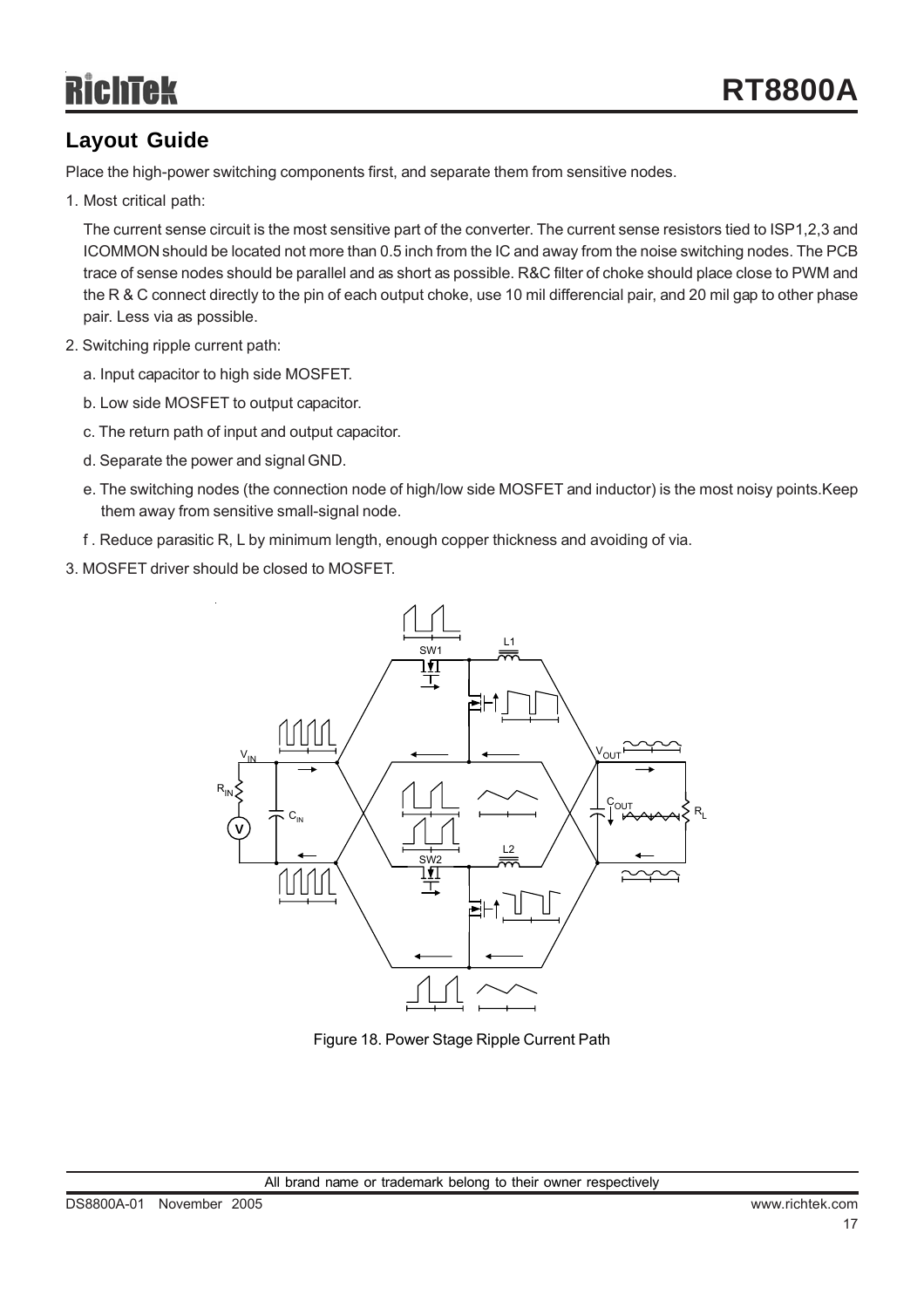

Figure 19. Layout Consideration



L1 COMPONENT SIDE

Figure 20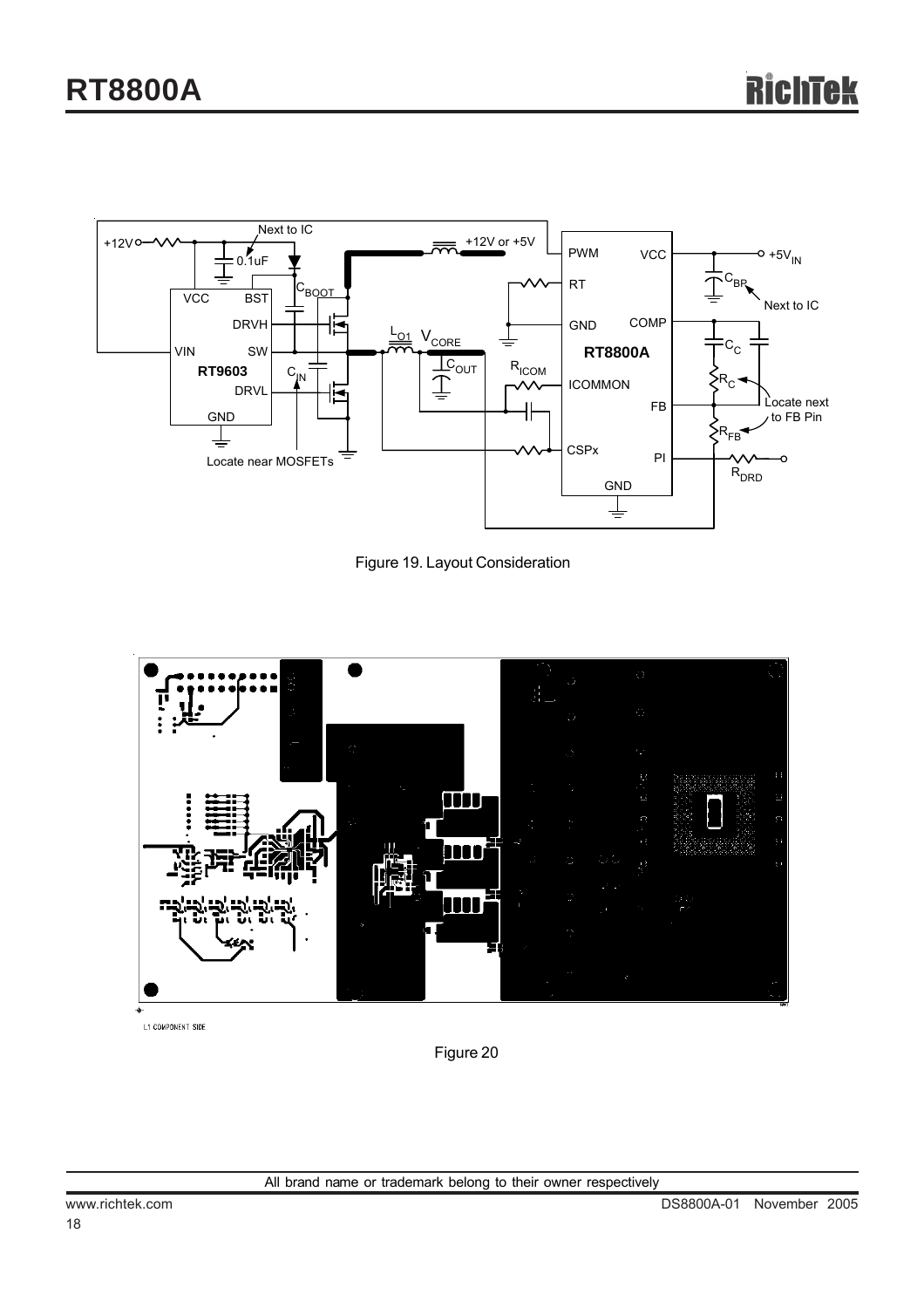

 $+$ <br>L2 GND PLANE

Figure 21



.<br>L3 POWER PLANE

Figure 22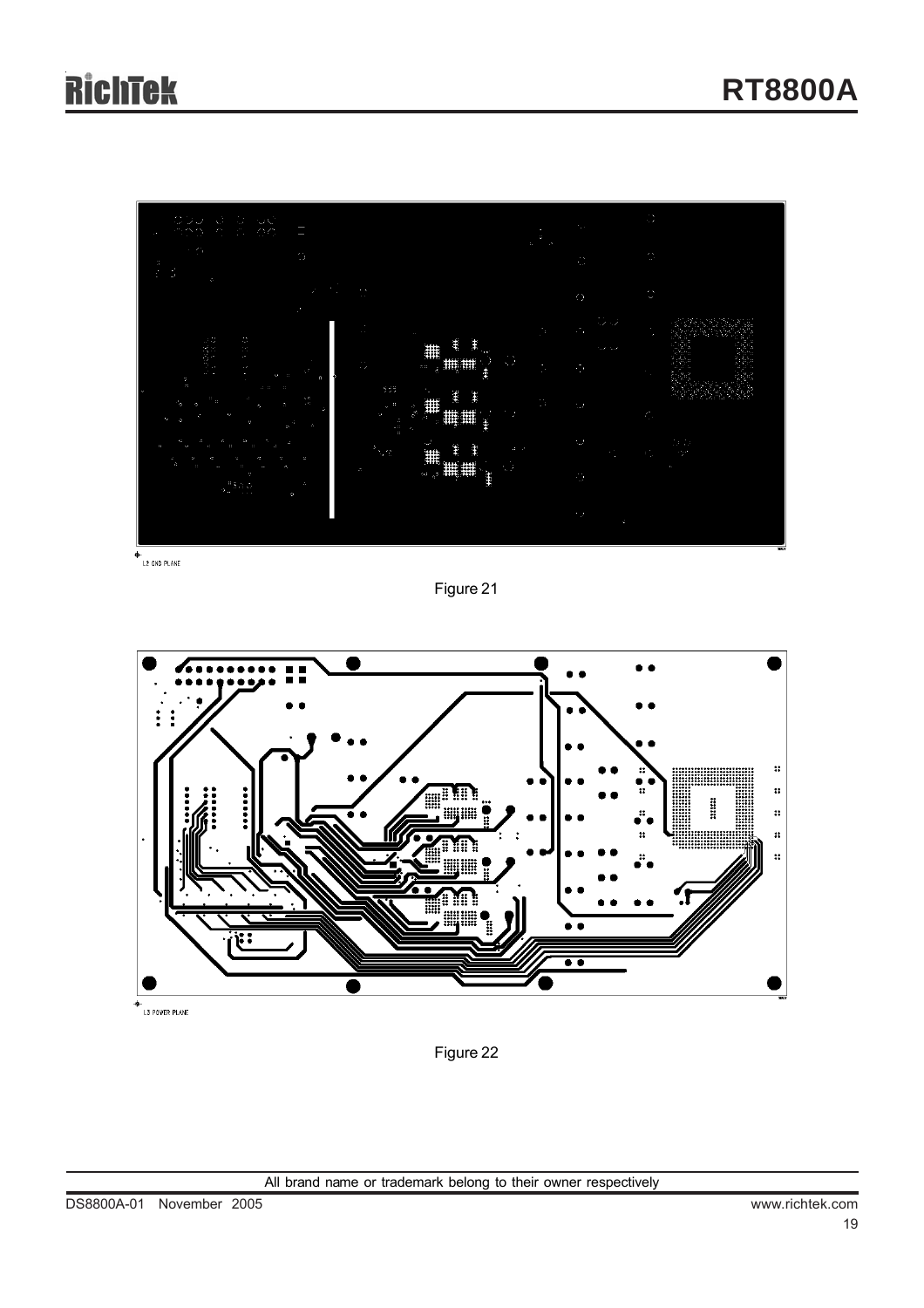

-<br>|14 BOT

Figure 23